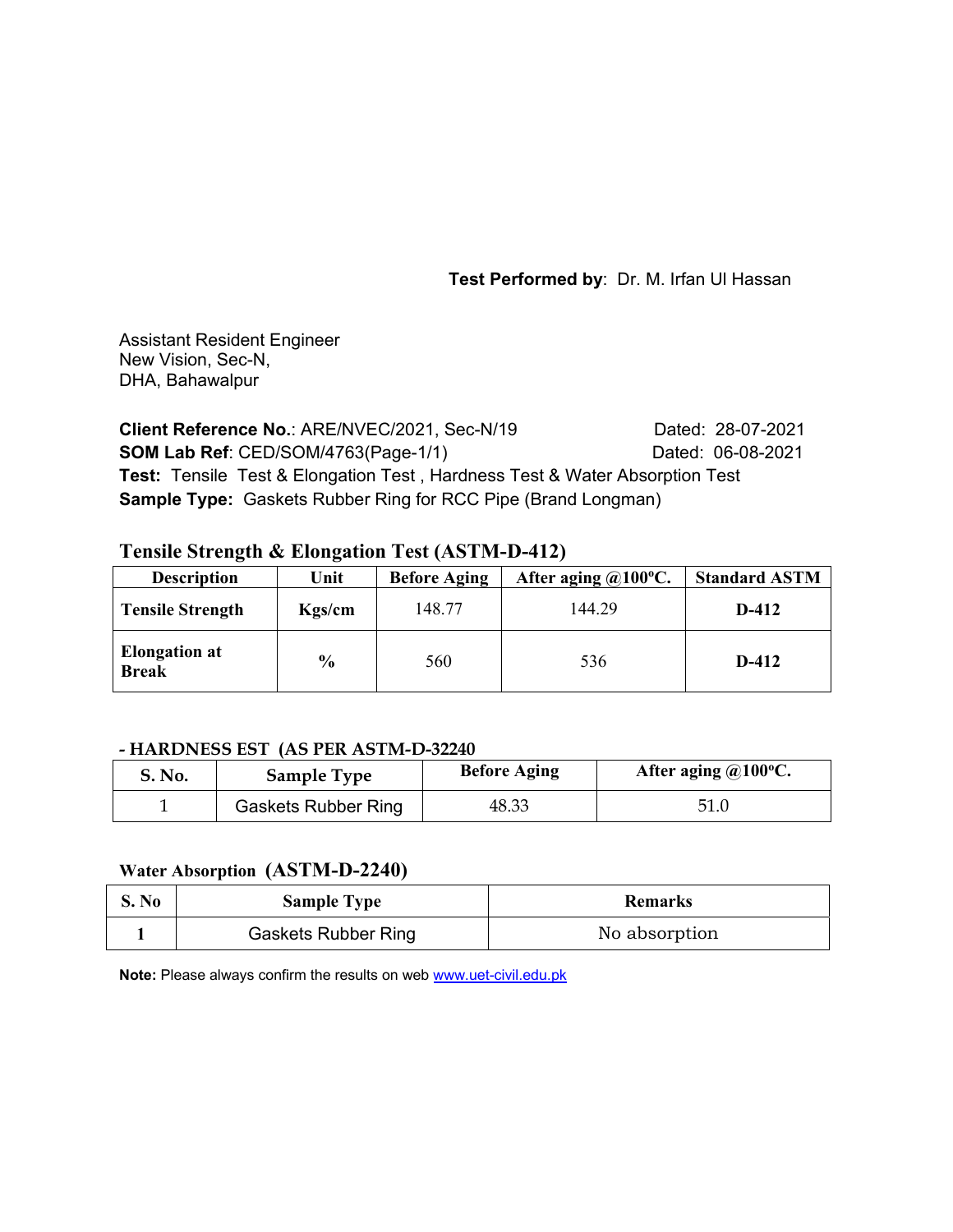|                                                                         | <b>Test Performed By:</b><br>Major Muhammad Aslam, (Retd)<br>Dr. /Engr.<br>S. Asad Ali Gillani<br>Resident Engineer, Penta Square Project, Al-Imam Enterprises (Pvt) Ltd Lahore |                     |                          |                 |                 |                              |                          |                                |                                                                  |                                                                                     |                                             |                          |                |                          |                       |
|-------------------------------------------------------------------------|---------------------------------------------------------------------------------------------------------------------------------------------------------------------------------|---------------------|--------------------------|-----------------|-----------------|------------------------------|--------------------------|--------------------------------|------------------------------------------------------------------|-------------------------------------------------------------------------------------|---------------------------------------------|--------------------------|----------------|--------------------------|-----------------------|
|                                                                         | <b>Client Reference:</b><br>Al-Imam/746/PS-1/DHA/LHE/1366<br>08-09-2021<br>Dated:                                                                                               |                     |                          |                 |                 |                              |                          |                                |                                                                  |                                                                                     |                                             |                          |                |                          |                       |
|                                                                         |                                                                                                                                                                                 |                     |                          |                 |                 |                              |                          |                                |                                                                  |                                                                                     |                                             |                          |                |                          |                       |
|                                                                         |                                                                                                                                                                                 | <b>SOM Lab Ref:</b> |                          |                 |                 |                              | CED/SOM/4943(Page-1/1)   |                                |                                                                  | 08-09-2021<br>Dated:                                                                |                                             |                          |                |                          |                       |
|                                                                         | <b>Tension and Bend Test</b><br><b>Test Specification:</b><br>Test:                                                                                                             |                     |                          |                 |                 |                              |                          |                                |                                                                  |                                                                                     |                                             |                          |                | <b>ASTM-A 615</b>        |                       |
| Sample Type: Deformed Bar(Kamran & Model Steel)<br><b>Gauge Length:</b> |                                                                                                                                                                                 |                     |                          |                 |                 |                              |                          |                                |                                                                  |                                                                                     |                                             |                          | 200 mm         |                          |                       |
|                                                                         |                                                                                                                                                                                 | Dia.                |                          |                 | Area            | Yield                        | <b>Ultimate</b>          |                                | <b>Yield Stress</b>                                              |                                                                                     | Ult. Stress                                 |                          |                |                          |                       |
| S.No.                                                                   | Weight                                                                                                                                                                          | Nominal             | Calculated               | Nominal         | Calculated      | Load                         | Load                     | (according to<br>nominal area) | (according to<br>neasured area)<br>measured                      | nominal area)<br>(according to                                                      | (according to<br>neasured area)<br>measured | Elongation               | Gauge Length   | Elongation<br>%age I     | Remarks               |
|                                                                         | kg/m                                                                                                                                                                            | mm                  | mm                       | mm <sup>2</sup> | mm <sup>2</sup> | kN                           | kN                       | MPa                            | MPa                                                              | MPa                                                                                 | MPa                                         | mm                       | mm             | $\frac{0}{0}$            |                       |
| 1                                                                       | 1.561                                                                                                                                                                           | 16                  | 15.92                    | 201             | 199             | 97.50                        | 127.20                   | 485                            | 490                                                              | 633                                                                                 | 640                                         | 35.0                     | 200            | 17.5                     | Model                 |
| 2                                                                       | 1.538                                                                                                                                                                           | 16                  | 15.79                    | 201             | 196             | 102.20                       | 131.00                   | 508                            | 522                                                              | 652                                                                                 | 669                                         | 32.5                     | 200            | 16.3                     | Model                 |
| 3                                                                       | 0.918                                                                                                                                                                           | 12                  | 12.20                    | 113             | 117             | 51.70                        | 74.20                    | 457                            | 443                                                              | 656                                                                                 | 635                                         | 40.0                     | 200            | 20.0                     | Kamra                 |
| 4                                                                       | 0.915                                                                                                                                                                           | 12                  | 12.19                    | 113             | 117             | 51.50                        | 74.20                    | 455                            | 442                                                              | 656                                                                                 | 637                                         | 37.5                     | 200            | 18.8                     | <del>Kamra</del><br>n |
|                                                                         |                                                                                                                                                                                 | $\overline{a}$      |                          |                 |                 | $\overline{\phantom{0}}$     | $\overline{\phantom{0}}$ |                                |                                                                  | $\overline{\phantom{0}}$                                                            |                                             | $\overline{\phantom{0}}$ |                | $\overline{a}$           |                       |
|                                                                         |                                                                                                                                                                                 |                     |                          | L,              |                 |                              |                          |                                |                                                                  | $\overline{\phantom{0}}$                                                            | L,                                          |                          |                | $\overline{a}$           |                       |
|                                                                         |                                                                                                                                                                                 | $\overline{a}$      |                          |                 | $\blacksquare$  | $\overline{a}$               | $\overline{\phantom{a}}$ |                                |                                                                  | $\overline{\phantom{0}}$                                                            |                                             | $\overline{a}$           |                | $\overline{\phantom{0}}$ |                       |
|                                                                         | $\overline{a}$                                                                                                                                                                  | $\overline{a}$      | L.                       | $\overline{a}$  | L,              | $\overline{a}$               | $\blacksquare$           | $\blacksquare$                 | ÷,                                                               | $\blacksquare$                                                                      | $\blacksquare$                              | $\overline{\phantom{a}}$ | L,             | $\overline{a}$           |                       |
|                                                                         | L.                                                                                                                                                                              | $\overline{a}$      | ۰                        | $\blacksquare$  | $\overline{a}$  | $\qquad \qquad \blacksquare$ | $\blacksquare$           | $\overline{\phantom{a}}$       | ÷,                                                               | $\qquad \qquad \blacksquare$                                                        | ٠                                           | $\blacksquare$           | $\overline{a}$ | $\overline{a}$           |                       |
|                                                                         | $\blacksquare$                                                                                                                                                                  | $\overline{a}$      | $\overline{\phantom{0}}$ | $\blacksquare$  | $\overline{a}$  | $\overline{\phantom{0}}$     | $\overline{\phantom{a}}$ | $\overline{\phantom{m}}$       | $\qquad \qquad \blacksquare$                                     | $\overline{\phantom{m}}$                                                            | ٠                                           | $\blacksquare$           | ÷              | $\overline{\phantom{0}}$ |                       |
|                                                                         |                                                                                                                                                                                 |                     |                          |                 |                 |                              |                          |                                |                                                                  |                                                                                     |                                             |                          |                |                          |                       |
|                                                                         | <b>BEND TEST:</b>                                                                                                                                                               |                     |                          |                 |                 |                              |                          |                                |                                                                  |                                                                                     |                                             |                          |                |                          |                       |
|                                                                         | 16mm                                                                                                                                                                            |                     |                          |                 |                 |                              |                          |                                | Sample bend through 180 degrees Satisfactorily without any crack |                                                                                     | Note:-                                      |                          |                |                          |                       |
|                                                                         | 12mm                                                                                                                                                                            |                     |                          |                 |                 |                              |                          |                                | Sample bend through 180 degrees Satisfactorily without any crack |                                                                                     |                                             |                          |                |                          |                       |
|                                                                         |                                                                                                                                                                                 |                     |                          |                 |                 |                              |                          |                                | <b>Only Six Samples</b><br><b>Received and Tested</b>            |                                                                                     |                                             |                          |                |                          |                       |
|                                                                         |                                                                                                                                                                                 |                     |                          |                 |                 |                              |                          |                                |                                                                  | Note: Please always confirm the results of above report on web www.uet-civil.edu.pk |                                             |                          |                |                          |                       |
|                                                                         |                                                                                                                                                                                 |                     |                          |                 |                 |                              |                          |                                |                                                                  |                                                                                     |                                             |                          |                |                          |                       |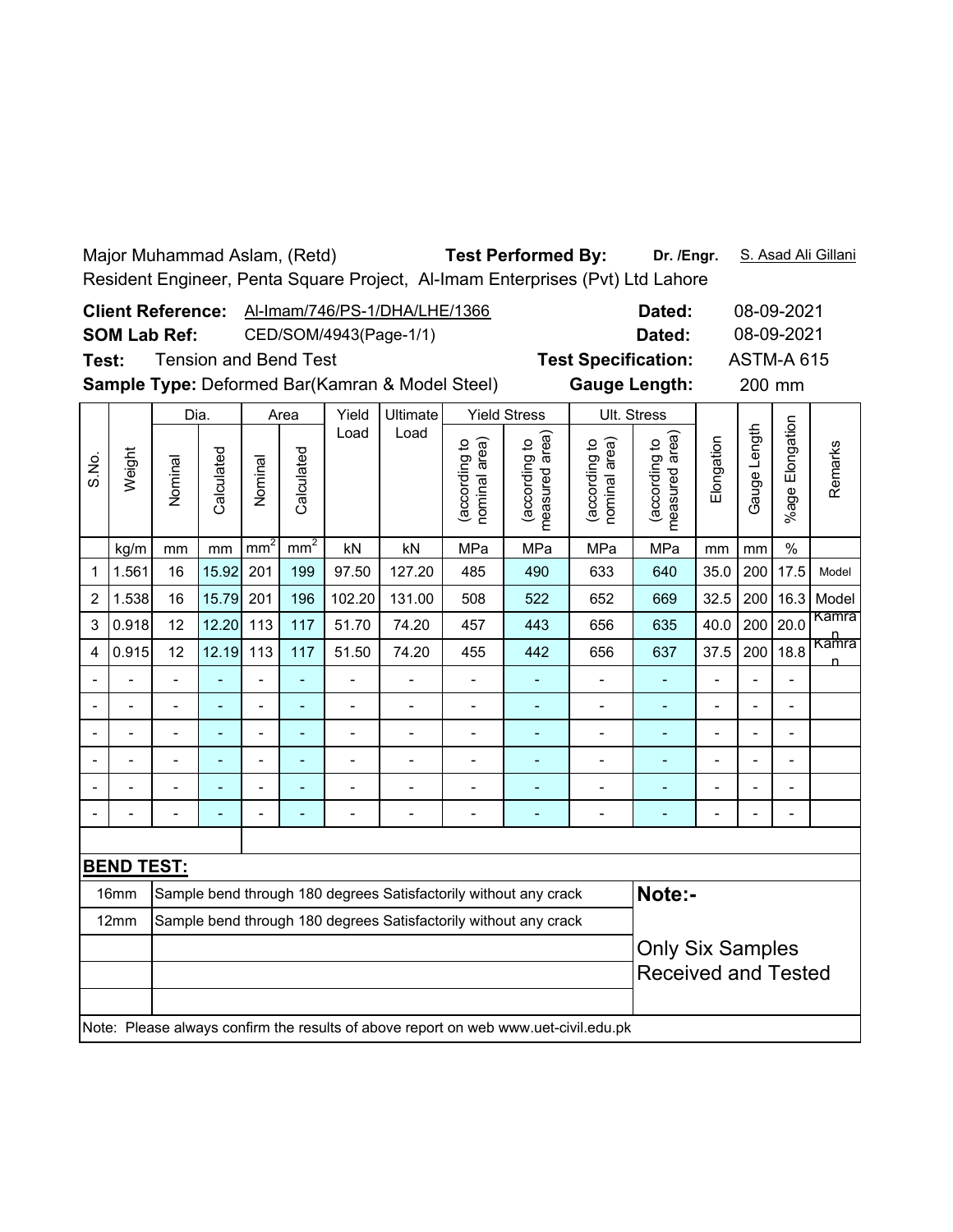Taimur Hassan

Test Performed By: Dr. /Engr. Nauman Khurram

Resident Engineer, Fort Munro Cadet College, D. G. Khan

|                |                   |                          |            |                          |                                     |                          | Client Reference: AHQ/74260/2/52/Trg/FMCC                                           |                                |                                 |                                | <b>SOM Lab Ref: 4944 (Page-1/1)</b> |                           |                          |                          |         |
|----------------|-------------------|--------------------------|------------|--------------------------|-------------------------------------|--------------------------|-------------------------------------------------------------------------------------|--------------------------------|---------------------------------|--------------------------------|-------------------------------------|---------------------------|--------------------------|--------------------------|---------|
|                | Dated:            |                          | 06-09-2021 |                          |                                     |                          |                                                                                     |                                |                                 | Dated:                         |                                     | 08-09-2021                |                          |                          |         |
| Test:          |                   |                          |            |                          | <b>Tension Test &amp; Bend Test</b> |                          | <b>Test Specification:</b>                                                          |                                |                                 | <b>ASTM-A-615</b>              |                                     |                           |                          |                          |         |
|                |                   | <b>Gauge Length:</b>     |            |                          | 8 inch                              |                          | <b>Sample Type:</b>                                                                 |                                |                                 |                                |                                     | Deformed Bar( Moiz Steel) |                          |                          |         |
|                |                   | Dia.                     |            |                          | Area                                | Yield                    | Ultimate                                                                            | <b>Yield Stress</b>            |                                 | Ult. Stress                    |                                     |                           |                          |                          |         |
| S.No.          | Weight            | Nominal                  | Calculated | Nominal                  | Calculated                          | Load                     | Load                                                                                | (according to<br>nominal area) | (according to<br>measured area) | (according to<br>nominal area) | (according to<br>measured area)     | Elongation                | Gauge Length             | %age Elongation          | Remarks |
|                | Ib/ft             | $\#$                     | in         | $in^2$                   | in <sup>2</sup>                     | Tons                     | Tons                                                                                | psi                            | psi                             | psi                            | psi                                 | in                        | in                       | $\frac{0}{0}$            |         |
| $\mathbf{1}$   | 0.669             | $\overline{\mathbf{4}}$  | 0.501      |                          | 0.20   0.197                        | 6.34                     | 8.84                                                                                | 69920                          | 70990                           | 97460                          | 98940                               | 1.20                      | 8.0                      | 15.0                     | Moiz    |
| $\overline{2}$ | 0.666             | $\overline{4}$           |            |                          | $0.500$ 0.20 0.196                  | 6.27                     | 8.79                                                                                | 69130                          | 70540                           | 96900                          | 98880                               | 1.20                      | 8.0                      | 15.0                     | Moiz    |
|                |                   |                          |            | $\overline{a}$           |                                     | $\overline{\phantom{0}}$ | $\frac{1}{2}$                                                                       |                                |                                 | $\overline{a}$                 |                                     | $\overline{\phantom{0}}$  | $\blacksquare$           | $\overline{\phantom{a}}$ |         |
|                |                   | $\overline{\phantom{m}}$ |            | $\overline{\phantom{0}}$ |                                     | -                        | $\overline{a}$                                                                      | $\overline{a}$                 |                                 | $\overline{a}$                 |                                     | $\overline{a}$            | $\overline{\phantom{0}}$ |                          |         |
|                |                   |                          |            |                          |                                     | $\overline{\phantom{0}}$ | $\overline{a}$                                                                      | $\overline{a}$                 | L,                              | $\overline{a}$                 | L,                                  |                           |                          |                          |         |
|                | $\overline{a}$    | $\overline{\phantom{0}}$ |            | $\overline{a}$           |                                     | $\overline{a}$           | $\overline{a}$                                                                      | $\overline{\phantom{0}}$       | ÷,                              | $\overline{a}$                 | Ē,                                  | $\overline{a}$            | $\overline{a}$           | $\overline{\phantom{a}}$ |         |
|                | $\overline{a}$    | $\overline{\phantom{0}}$ |            | $\overline{a}$           | $\blacksquare$                      | $\overline{\phantom{0}}$ | $\overline{a}$                                                                      | $\overline{a}$                 | ÷,                              | $\overline{a}$                 | $\overline{\phantom{a}}$            | $\overline{a}$            | $\overline{\phantom{0}}$ | $\blacksquare$           |         |
|                | $\overline{a}$    |                          |            | $\blacksquare$           |                                     |                          | $\overline{a}$                                                                      | $\overline{a}$                 | ä,                              | $\overline{a}$                 |                                     | $\overline{a}$            | $\overline{a}$           |                          |         |
|                |                   |                          |            |                          |                                     |                          |                                                                                     |                                |                                 | $\overline{a}$                 |                                     |                           |                          |                          |         |
|                | $\overline{a}$    |                          |            |                          |                                     |                          | $\overline{a}$                                                                      | $\overline{a}$                 |                                 | $\overline{a}$                 |                                     |                           | $\overline{a}$           | $\overline{a}$           |         |
|                |                   |                          |            |                          |                                     |                          |                                                                                     |                                |                                 |                                |                                     |                           |                          |                          |         |
|                | <b>BEND TEST:</b> |                          |            |                          |                                     |                          |                                                                                     |                                |                                 |                                |                                     |                           |                          |                          |         |
|                | #4                |                          |            |                          |                                     |                          | Sample bend through 180 degrees Satisfactorily without any crack                    |                                |                                 |                                | Note:-                              |                           |                          |                          |         |
|                | #4                |                          |            |                          |                                     |                          | Sample bend through 180 degrees Satisfactorily without any crack                    |                                |                                 |                                |                                     |                           |                          |                          |         |
|                |                   |                          |            |                          |                                     |                          |                                                                                     |                                |                                 |                                | <b>Only Four Samples</b>            |                           |                          |                          |         |
|                |                   |                          |            |                          |                                     |                          |                                                                                     |                                |                                 |                                | <b>Received and Tested</b>          |                           |                          |                          |         |
|                |                   |                          |            |                          |                                     |                          | Note: Please always confirm the results of above report on web www.uet-civil.edu.pk |                                |                                 |                                |                                     |                           |                          |                          |         |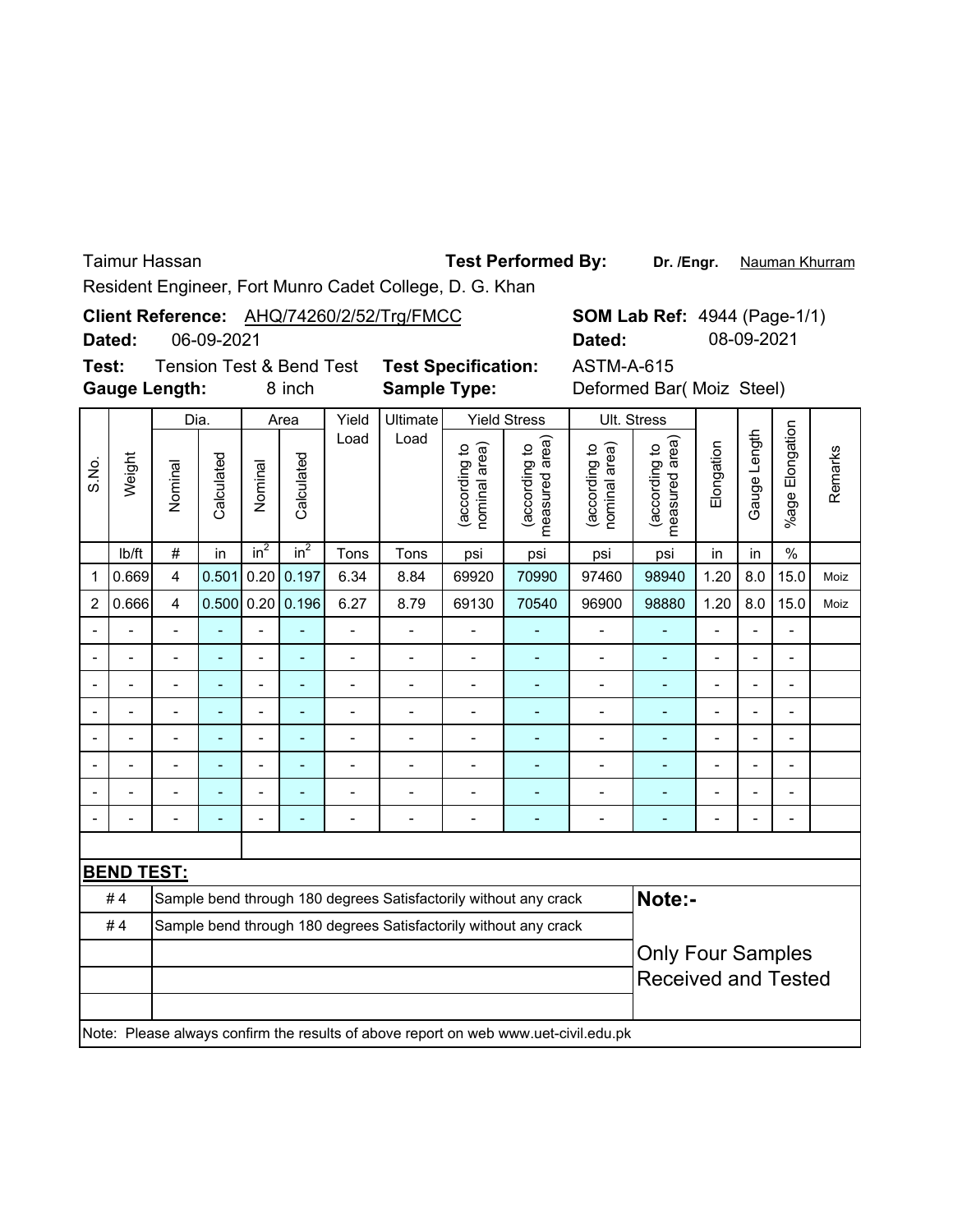#### Raheel Butt

Lahore

### **Client Reference: Nil**

**Dated:** 08-09-2021

**Gauge Length: Test: Tension Test & Bend Test** 

Dia.

**SOM Lab Ref: 4945(Page-1/1) Dated:** 08-09-2021

|               | & Bend Test<br>8 inch |      | <b>Test Specification:</b><br><b>Sample Type:</b> |  | Daleu.<br><b>ASTM-A-615</b><br>Deformed Bar |             |     |  |  |
|---------------|-----------------------|------|---------------------------------------------------|--|---------------------------------------------|-------------|-----|--|--|
| Yield<br>Area |                       |      | <b>Ultimate</b>                                   |  | <b>Yield Stress</b>                         | Ult. Stress |     |  |  |
|               |                       | Load | Load                                              |  | ିକ<br>ଜ                                     | ୍ଟର୍        | ത്സ |  |  |

|                          |                   | υıα.    |            | ы∽ч            |                    |       | omman          | נוטוט טווטס                    |                                                                                     | ບແ. ບແບວວ                      |                                    |                |                |                       |         |
|--------------------------|-------------------|---------|------------|----------------|--------------------|-------|----------------|--------------------------------|-------------------------------------------------------------------------------------|--------------------------------|------------------------------------|----------------|----------------|-----------------------|---------|
| S.No.                    | Weight            | Nominal | Calculated | Nominal        | Calculated         | Load  | Load           | nominal area)<br>(according to | measured area)<br>(according to                                                     | nominal area)<br>(according to | area)<br>(according to<br>measured | Elongation     | Gauge Length   | Elongation<br>$%$ age | Remarks |
|                          | lb/ft             | $\#$    | in         | $in^2$         | $in^2$             | Tons  | Tons           | psi                            | psi                                                                                 | psi                            | psi                                | in             | in             | $\%$                  |         |
| $\mathbf{1}$             | 2.676             | 8       | 1.000      | 0.79           | 0.786              | 26.35 | 34.32          | 73570                          | 73940                                                                               | 95820                          | 96310                              | 1.30           | 8.0            | 16.3                  |         |
| $\overline{2}$           | 2.678             | 8       | 1.001      |                | $0.79$ 0.787       | 24.03 | 37.21          | 67080                          | 67330                                                                               | 103870                         | 104270                             | 1.20           | 8.0            | 15.0                  |         |
| 3                        | 1.469             | 6       | 0.742      |                | $0.44$ 0.432       | 14.34 | 19.85          | 71890                          | 73220                                                                               | 99480                          | 101330                             | 1.40           | 8.0            | 17.5                  |         |
| 4                        | 1.471             | 6       |            |                | $0.742$ 0.44 0.432 | 11.85 | 17.66          | 59380                          | 60470                                                                               | 88500                          | 90140                              | 1.30           | 8.0            | 16.3                  |         |
| 5                        | 1.040             | 5       |            |                | $0.624$ 0.31 0.306 | 11.91 | 14.80          | 84710                          | 85810                                                                               | 105300                         | 106680                             | 1.30           | 8.0            | 16.3                  |         |
| 6                        | 1.047             | 5       |            |                | $0.626$ 0.31 0.308 | 10.77 | 13.71          | 76660                          | 77160                                                                               | 97540                          | 98180                              | 1.20           | 8.0            | 15.0                  |         |
| $\overline{\phantom{a}}$ |                   |         |            |                |                    |       |                |                                |                                                                                     |                                |                                    | L,             | $\blacksquare$ | $\blacksquare$        |         |
| $\blacksquare$           |                   |         |            | $\overline{a}$ |                    |       | $\blacksquare$ |                                | L,                                                                                  | $\blacksquare$                 |                                    | $\blacksquare$ | $\blacksquare$ | $\blacksquare$        |         |
|                          |                   |         |            |                |                    |       |                |                                |                                                                                     |                                |                                    | $\blacksquare$ | $\overline{a}$ |                       |         |
|                          |                   |         |            |                |                    |       |                |                                |                                                                                     | $\qquad \qquad \blacksquare$   |                                    | -              |                |                       |         |
|                          |                   |         |            |                |                    |       |                |                                |                                                                                     |                                |                                    |                |                |                       |         |
|                          | <b>BEND TEST:</b> |         |            |                |                    |       |                |                                |                                                                                     |                                |                                    |                |                |                       |         |
|                          | #8                |         |            |                |                    |       |                |                                | Sample bend through 180 degrees Satisfactorily without any crack                    |                                | Note:-                             |                |                |                       |         |
|                          | #6                |         |            |                |                    |       |                |                                | Sample bend through 180 degrees Satisfactorily without any crack                    |                                |                                    |                |                |                       |         |
|                          | #4                |         |            |                |                    |       |                |                                | Sample bend through 180 degrees Satisfactorily without any crack                    |                                | <b>Only Nine Samples</b>           |                |                |                       |         |
|                          |                   |         |            |                |                    |       |                |                                |                                                                                     |                                | <b>Received and Tested</b>         |                |                |                       |         |
|                          |                   |         |            |                |                    |       |                |                                |                                                                                     |                                |                                    |                |                |                       |         |
|                          |                   |         |            |                |                    |       |                |                                | Note: Please always confirm the results of above report on web www.uet-civil.edu.pk |                                |                                    |                |                |                       |         |
|                          |                   |         |            |                |                    |       |                |                                |                                                                                     |                                |                                    |                |                |                       |         |

**Test Performed By:**

**Dr. /Engr.** S. Asad Ali Gillani

gation